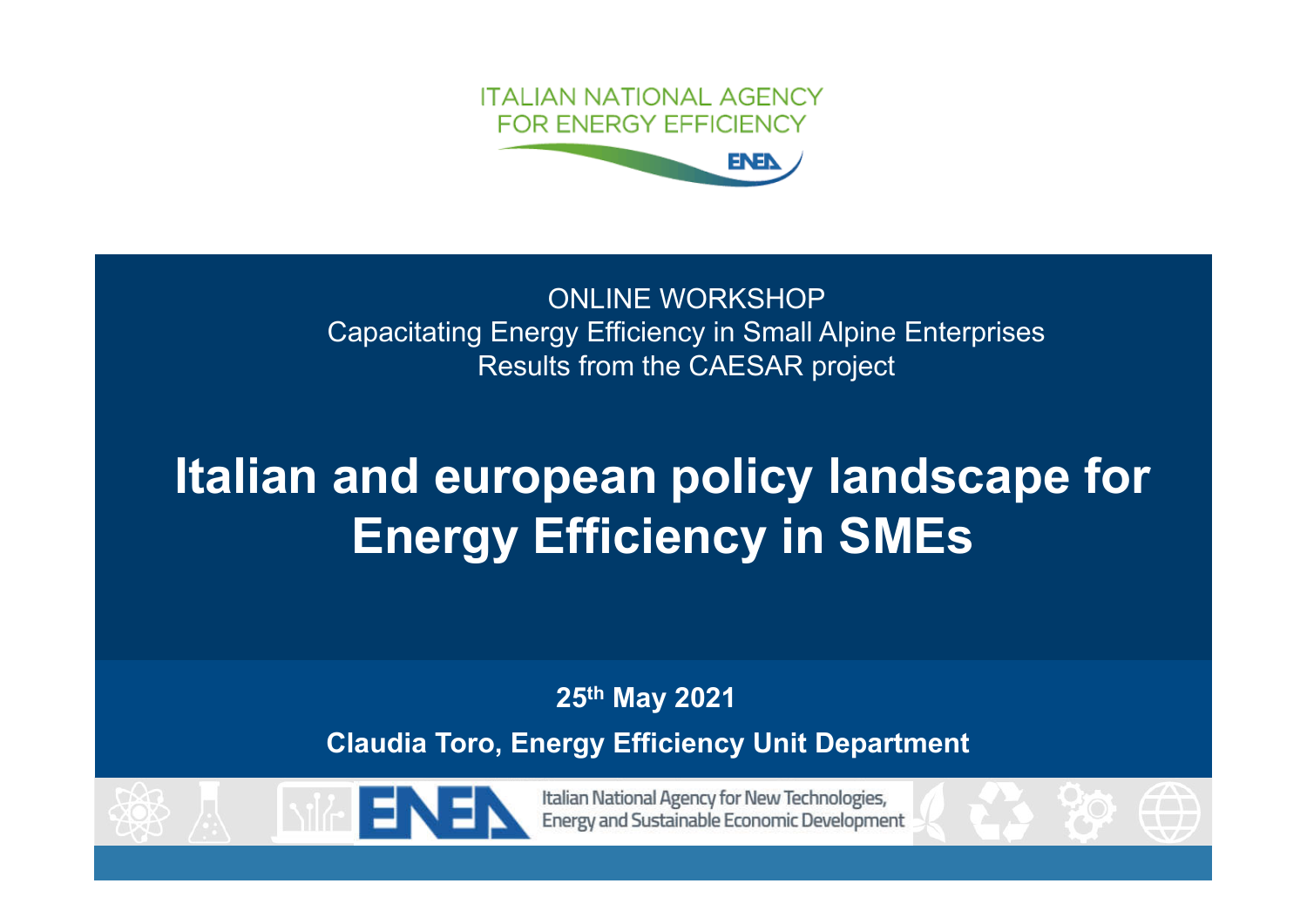### ENEA – National Agency for Energy Efficiency (DUEE): activities for EE in SMEs

#### **ITALIAN NATIONAL AGENCY FOR ENERGY EFFICIENCY**



#### Energy Efficiency Department of ENEA is the Italian National Agency for Energy Efficiency

DUEE offers technical and scientific support to companies, supports the public administration in the preparation, implementation and control of national energy policies, and promotes training and information campaigns for the dissemination of energy efficiency culture.

#### Ongoing activities for EE in SMEs



LEAP4SME aims to support member states in establishing or improving effective policies for small and mediumsized enterprises (SMEs) to undergo energy audits and implement costeffective, recommended energysaving measures

 $\checkmark$  ENEA is in charge of the development of the annual awareness and assistance program for SMEs for the execution of energy audits and for the implementation of energy efficiency **interventions** 

The program includes :

- $\checkmark$  Organization of a training / information and awareness campaign on energy efficiency for SMEs.
- $\checkmark$  Development of tools and documentation for EAs and EE for SMEs





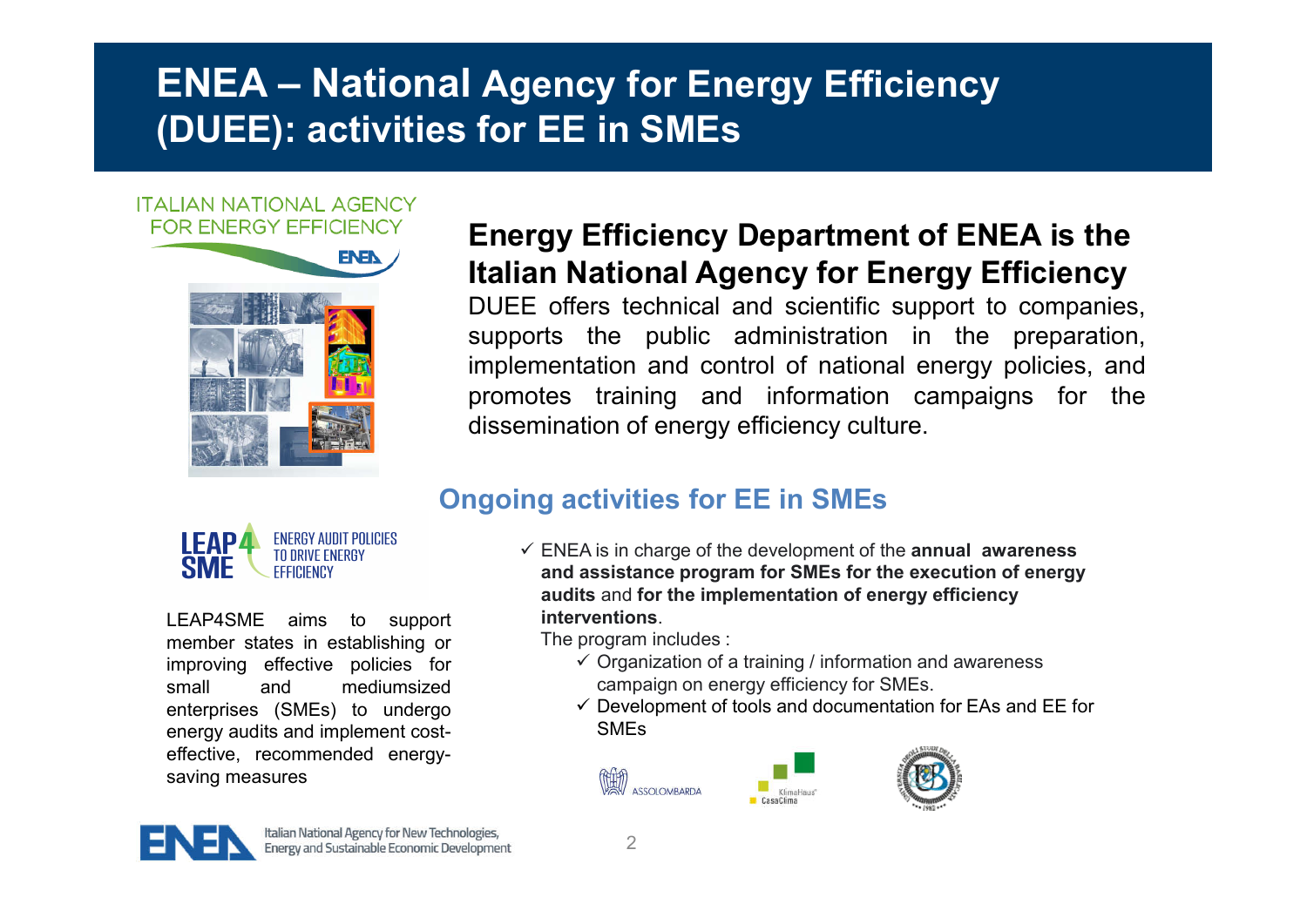### The role of SMEs in Europe





**■ Microenterprises ■ Smallenterprises ■ Mediumenterprises ■ Large enterprises ■ Confidential data □ SME** 

 $84%$ 88% 92% 96% 98% 100%  $80\%$  $82%$ 86% 90% 94% Italy Portugal Greece Slovakia Spain Netherlands Sweder France Belgium Czechia Slovenia Hungary Latvia Lithuania Bulgaria Poland Ireland Malta Estonia Finland Croatia United Kingdom Denmark Austria Romania European Union - 28 countries<sup>4</sup> Luxembourg Germany Cyprus<sup>®</sup>

Micro enterprises **a** Small enterprises **a** Medium enterprises **a** Large enterprises **a** Confidential data CSME

*Share of micro, small, medium and large enterprises related to the total number of enterprises in EU member states*

*Share of value added at factor cost in micro, small, medium and large enterprises in EU member states*

Source: *LEAP4SME Mapping SMEs in Europe, https://leap4sme.eu/resources/*



Italian National Agency for New Technologies, Energy and Sustainable Economic Development **ENERGY AUDIT POLICIES** 

**TO DRIVE ENERGY** 

FFFICIENCY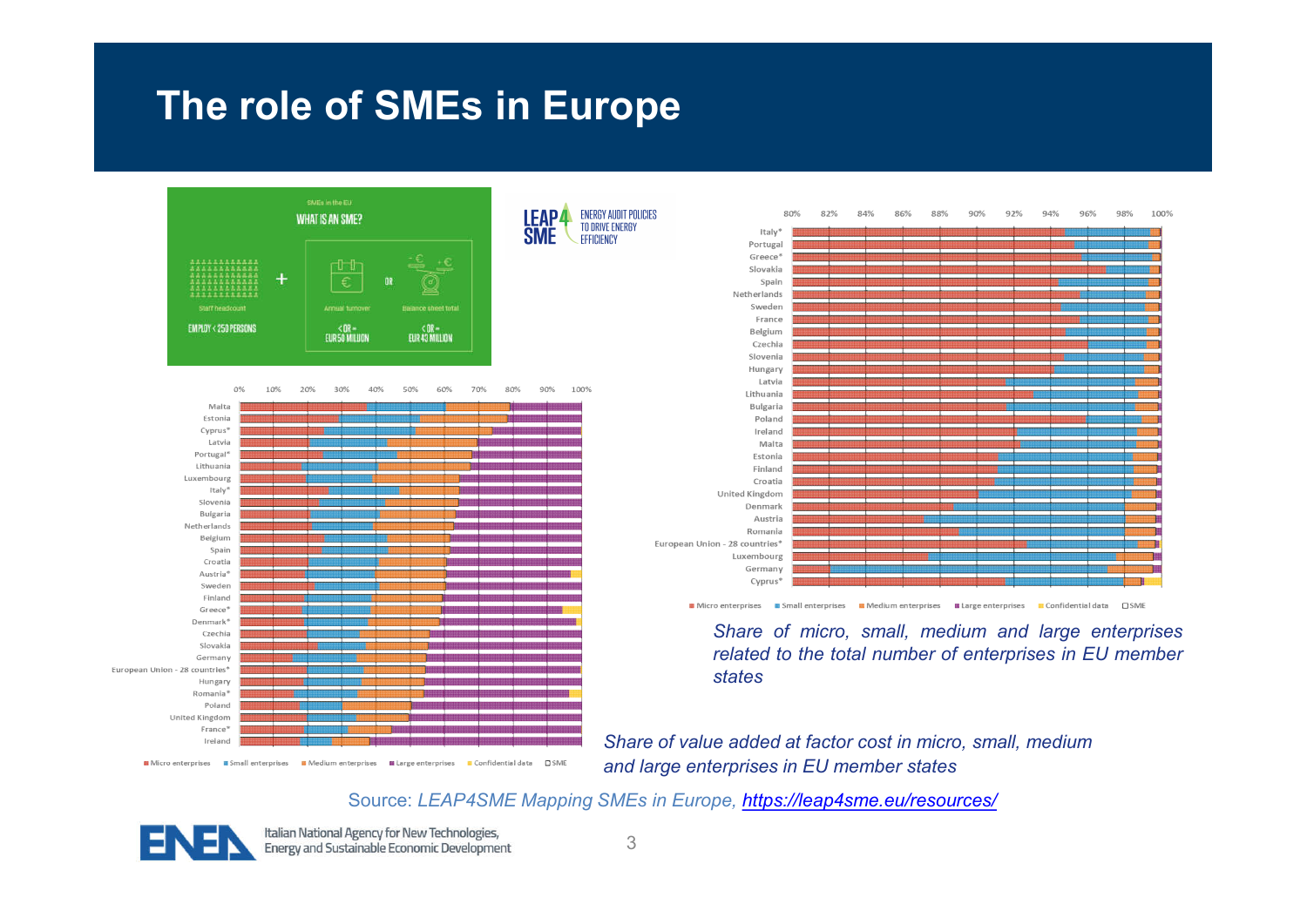### EU an National Energy Efficiency policies for SMEs

EE policy is set at both EU and national (and sub-national) levels. The majority of policy either covers organisations of all sizes, or focuses on larger organisations.

EU policy sets efficiency requirements for organisations of all sizes.

 $\checkmark$  Ecodesign Directive - 2009/125/EC: product efficiency standards and labelling for lighting, appliances, boilers, motors and other end-use equipment;  $\checkmark$  Energy Performance of Buildings Directive - 2010/31/EU: minimum efficiency standards for new buildings and building energy labelling

EED 2012/27/EU sets binding national EE targets up to 2020 and energy audits obligation for high energy users (Art. 8).

In 2018, as part of the 'Clean energy for all Europeans package', the new amending Directive on Energy Efficiency 2018/2002 was agreed to update the policy framework to 2030 and beyond.

The key element of the amended directive is a headline energy efficiency target for 2030 of at least 32.5%.

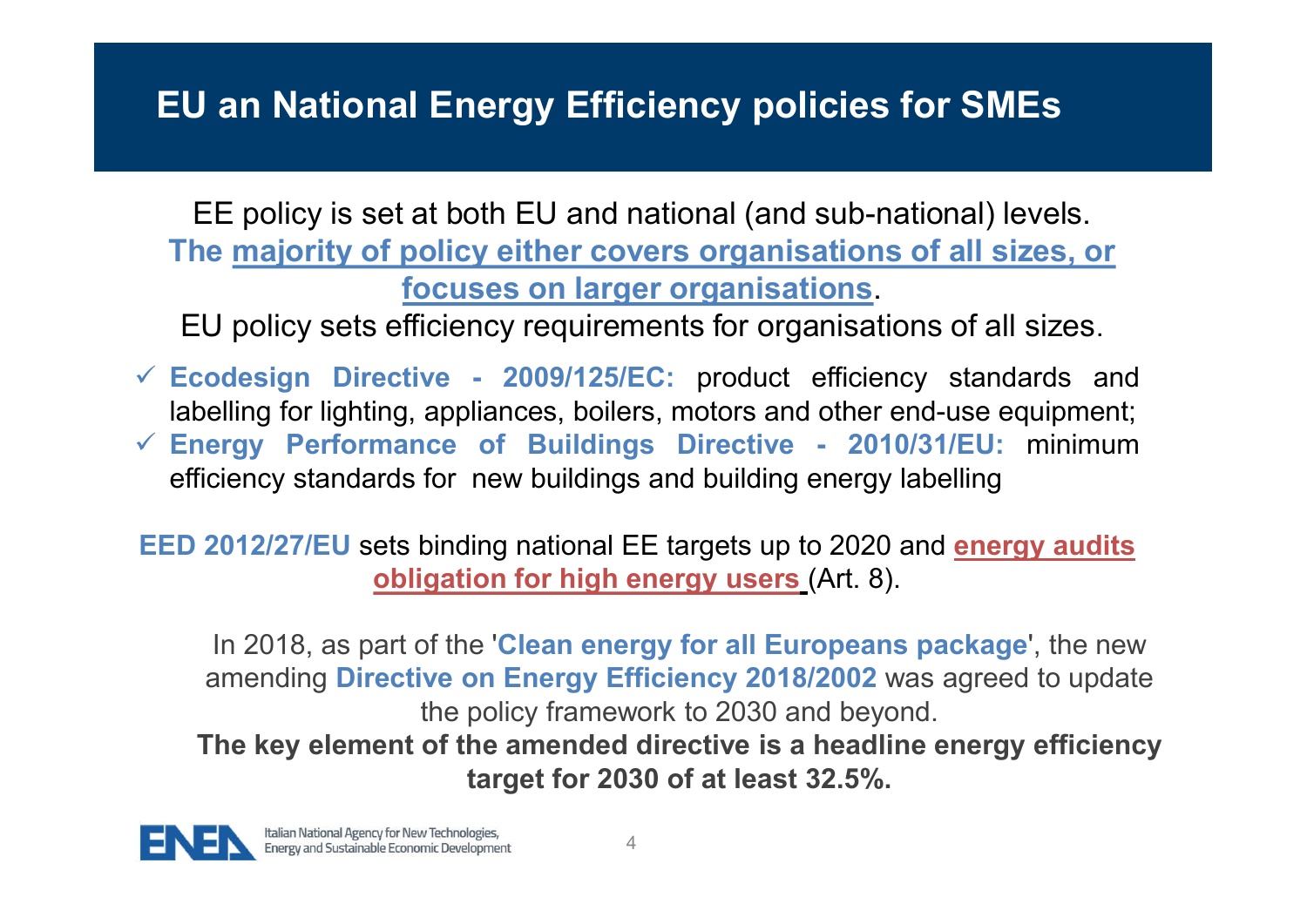#### EU an National Energy Efficiency policies for SMEs

Article 8 of the Energy Efficiency Directive (EED) includes a requirement for Member States to develop programmes for small and medium-sized enterprises (SMEs) that encourage them to undertake energy audits and implement the identified energy efficiency measures.

Engaging with SMEs and assisting them to improve their energy efficiency is, therefore, critical to achieving the European Union's energy efficiency targets of 32.5% by 2030 .



Prioritise energy efficiency and develop

sources

a power sector based

largely on renewable



Secure and affordable EU energy supply



*EU Climate Action & Green Deal*

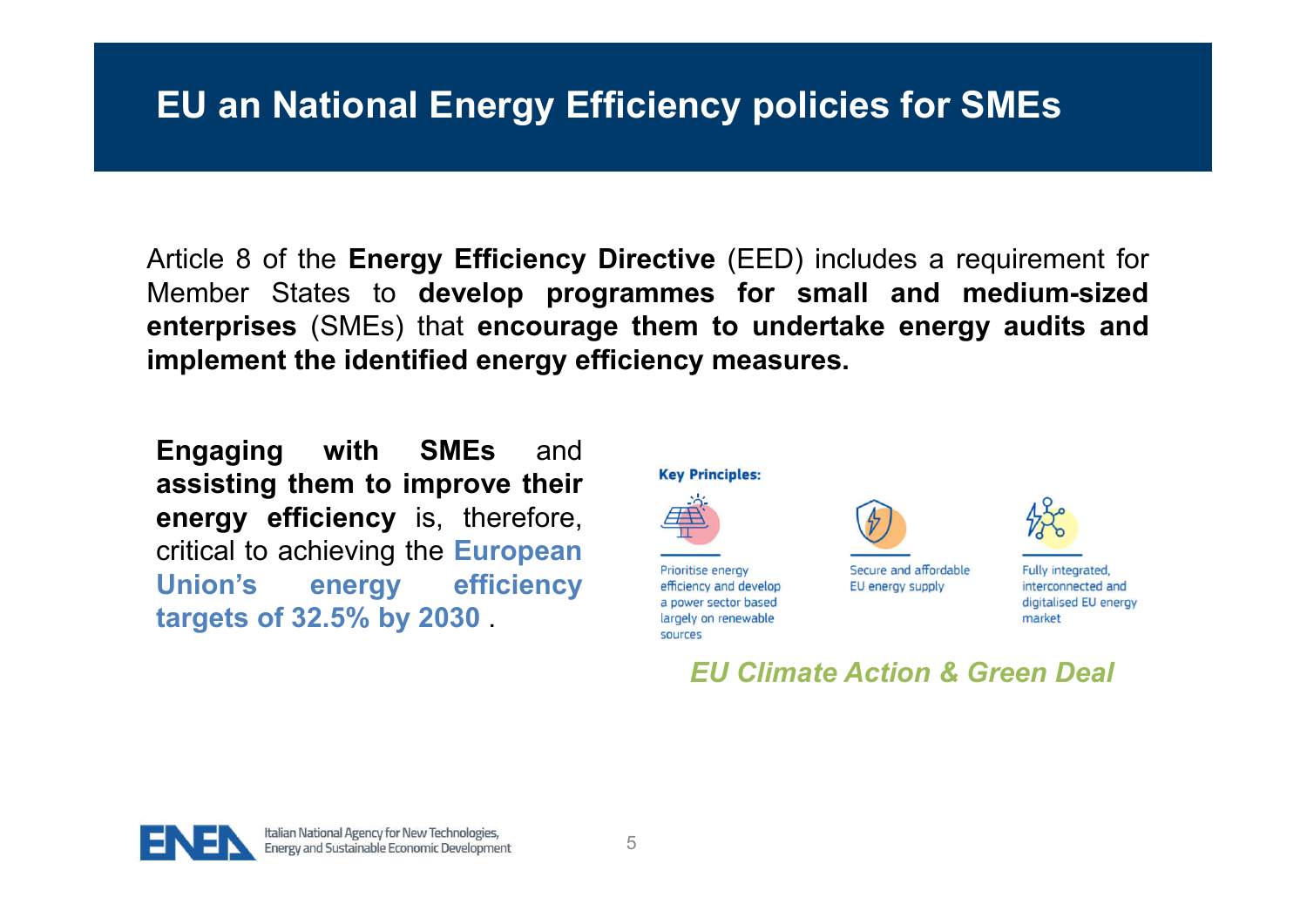### EU Support Schemes and funding programmes for Energy Efficiency in SMEs

| <b>Name of</b><br>policy/support                  | <b>Description</b>                                                                                                                                                                                                                                                                                                                                                                                                     | 2021-2027<br><b>Budget</b><br>[billions $\epsilon$ ]                                     |
|---------------------------------------------------|------------------------------------------------------------------------------------------------------------------------------------------------------------------------------------------------------------------------------------------------------------------------------------------------------------------------------------------------------------------------------------------------------------------------|------------------------------------------------------------------------------------------|
| European Union<br>Cohesion Fund                   | The fund aims to reduce economic and social disparity between EU countries and promote<br>sustainable development. The fund supports energy-related projects that benefit the<br>environment for example by reducing greenhouse gas emissions, increasing the use of renewable<br>energy or improving energy efficiency                                                                                                | 48                                                                                       |
| <b>DEVELOPMENT</b><br>UND<br><b>UROPEAN UNION</b> | The European Regional Development Fund (ERDF) aims to reduce economic and social<br>disparity between the EU's regions.                                                                                                                                                                                                                                                                                                | 226                                                                                      |
| <b>Horizon</b><br>Europe                          | Around €5,9 billion goes towards energy research and innovation projects in the EU's Horizon<br>2020 programme. These projects aim at the creation and improvement of clean energy<br>technologies, such as smart energy networks, tidal power, and energy storage.                                                                                                                                                    | 5.41 from<br>86 +<br><b>NGEU</b>                                                         |
| RECOVERY AND RESILIENCE FACILITY                  | The Recovery and Resilience Facility is the centrepiece of NextGenerationEU, a temporary<br>recovery instrument to raise funds to help repair the immediate economic and social damage<br>brought about by the coronavirus pandemic. It is also closely aligned with the Commission's<br>priorities ensuring in the long-term a sustainable and inclusive recovery that promotes the green<br>and digital transitions. | <b>723.82 from NGEU</b><br>(337.97 in grants<br>385.85<br>and<br><sub>in</sub><br>loans) |
|                                                   | Promoted by CDP, EIB and Deutsche Bank in cooperation with the European Commission, the<br>fund promotes investment in energy saving initiatives and in the development of alternative<br>energy sources.                                                                                                                                                                                                              | 200 million $\epsilon$<br>cumulative invested<br>capital                                 |
| European<br>Investment                            | The European Investment Bank (EIB) helps finance energy projects by providing<br>companies with loans and other financial instruments. The EIB also provides advice and<br>expertise on administration and project development.                                                                                                                                                                                        | n.a.                                                                                     |

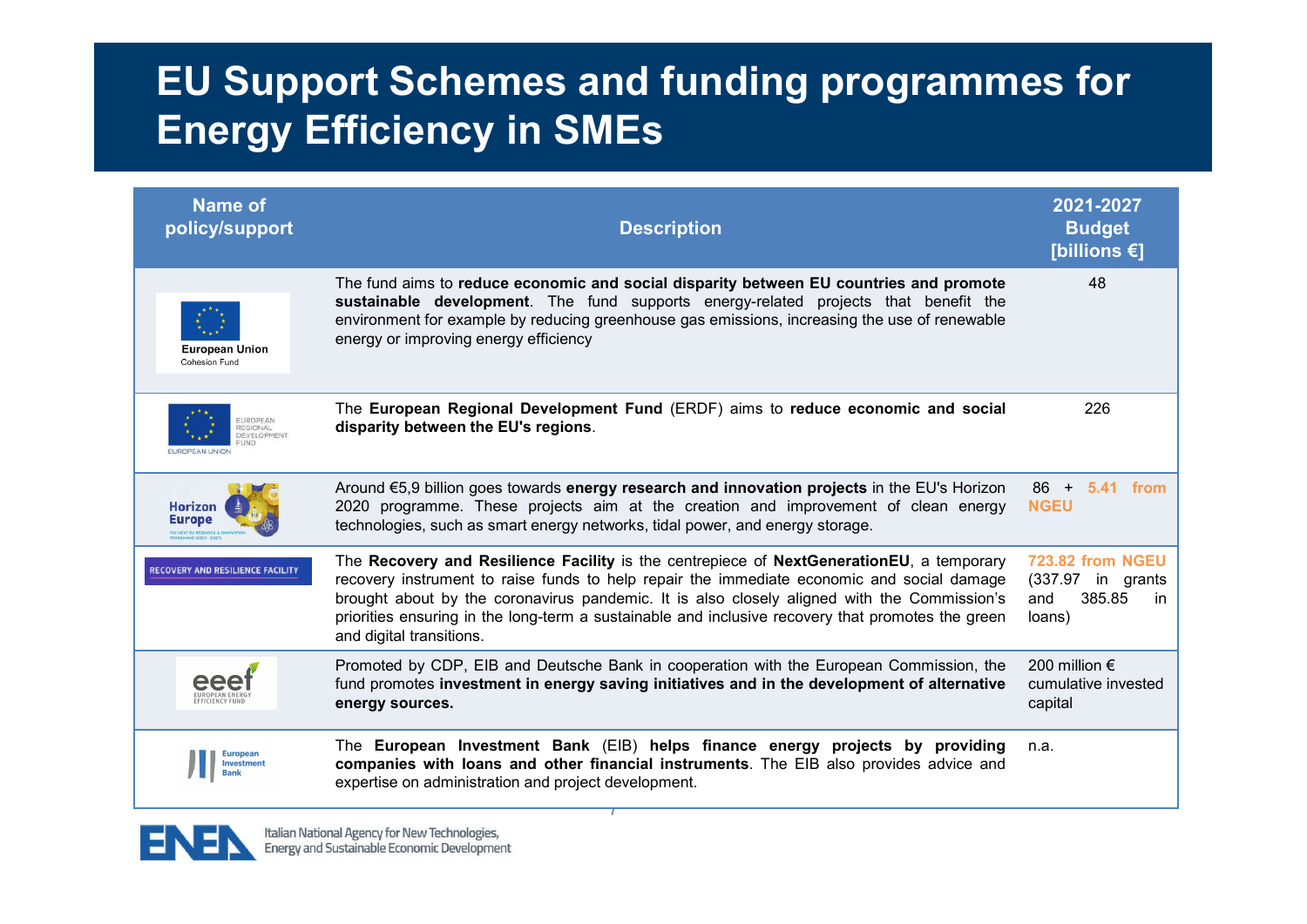## Support Schemes and funding programmes for Energy Efficiency in SMEs in Italy

| <b>Name of policy/support</b>                                                        | <b>Description</b>                                                                                                                                                                                                                                                                                                                    | <b>Target of policy</b><br><b>instrument</b>                              |
|--------------------------------------------------------------------------------------|---------------------------------------------------------------------------------------------------------------------------------------------------------------------------------------------------------------------------------------------------------------------------------------------------------------------------------------|---------------------------------------------------------------------------|
| <b>Tax regulation</b><br>mechanism -<br><b>ECOBONUS</b>                              | This scheme allows a tax credit for renovations and energy<br>saving in building upgrading (including installation of RES<br>technologies).                                                                                                                                                                                           | large enterprises,<br>SMEs, households                                    |
| <b>White Certificates or</b><br><b>Energy Efficiency</b><br><b>Shares (WhC)</b>      | WhC's are tradable shares which certify energy saving<br>achievement in final use, through activities and projects to<br>improve the energy efficiency. Certificates can be generated<br>by energy managers implementing savings measures in<br>industry, thus creating incentives for putting energy<br>management systems in place. | large enterprises,<br>SMEs, households,<br>public sector                  |
| <b>Renewable Energy for</b><br><b>Heating &amp; Cooling</b><br><b>Support Scheme</b> | Support mechanism for energy efficiency interventions and<br>the production of thermal energy from renewable sources.                                                                                                                                                                                                                 | large enterprises,<br>SMEs (all sectors),<br>public sector,<br>households |
| <b>Regional calls and</b><br>tenders under the ERDF                                  | Regional calls to promote energy efficiency in enterprises<br>(the majority being SMEs) including undertaking energy<br>audits.                                                                                                                                                                                                       | SMEs (all sectors)                                                        |
| <b>National Fund for</b><br><b>Energy Efficiency</b>                                 | Provides loans and financing options to public authorities and<br>businesses for measures that help meet the national energy<br>efficiency targets                                                                                                                                                                                    | large enterprises,<br>SMEs (all sectors),<br>public sector                |

Other supporting measures: https://www.mise.gov.it/index.php/it/incentiving talian National Agency for New Technologies,

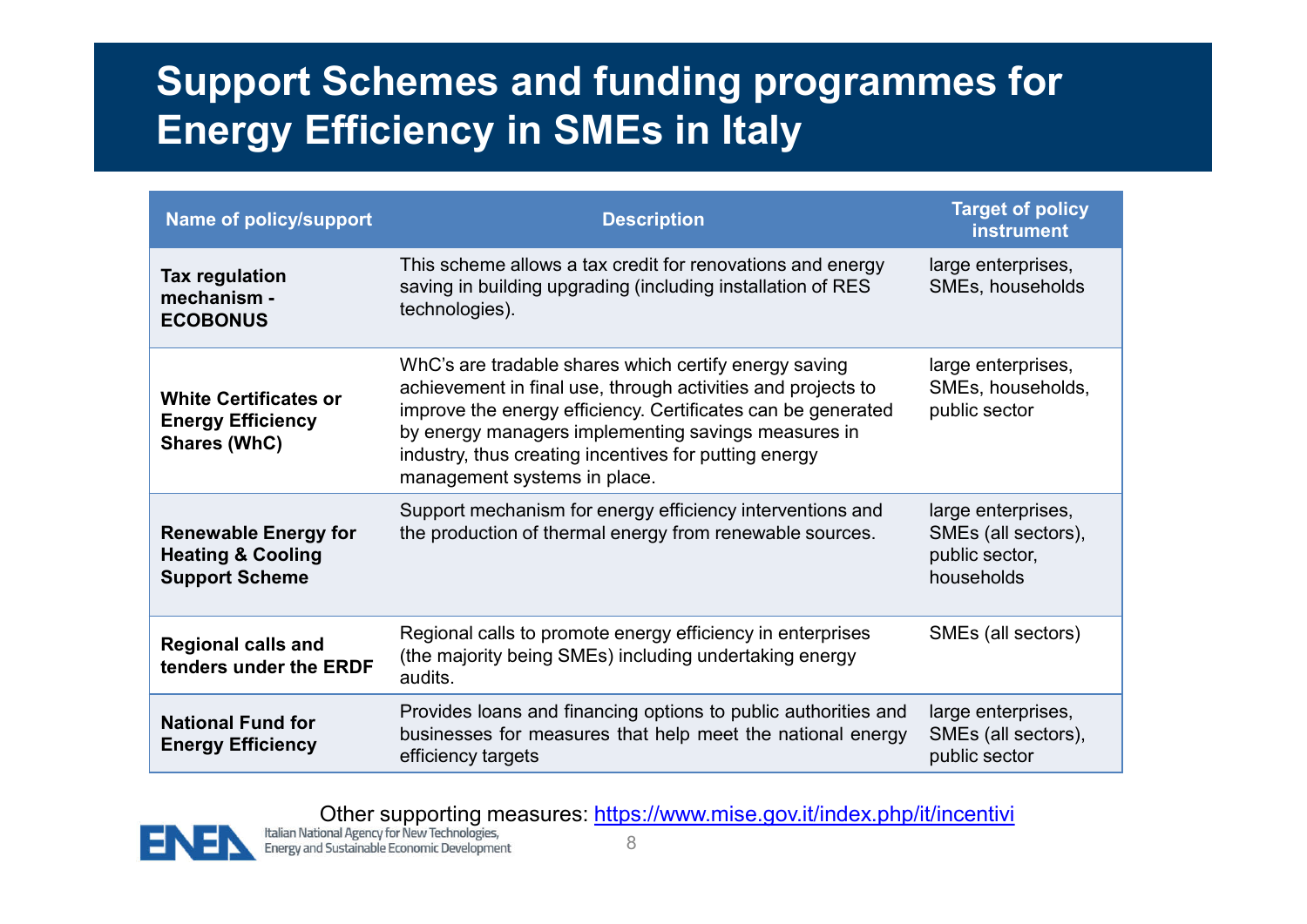

Designing policy to increase energy efficiency in SMEs is a major challenge.

#### In order to create effective policy, governments would ideally know where, why and how much energy is used by SMEs.

They would also understand how decisions regarding energy are made by SMEs, so that the right policy instruments and policy mix could be adopted.

Identified priorities:

 $\checkmark$  Mapping SME energy consumption

- $\checkmark$  Understanding how SMEs make energy-related decisions
- $\checkmark$  Dissemination of energy efficiency opportunities for SMEs